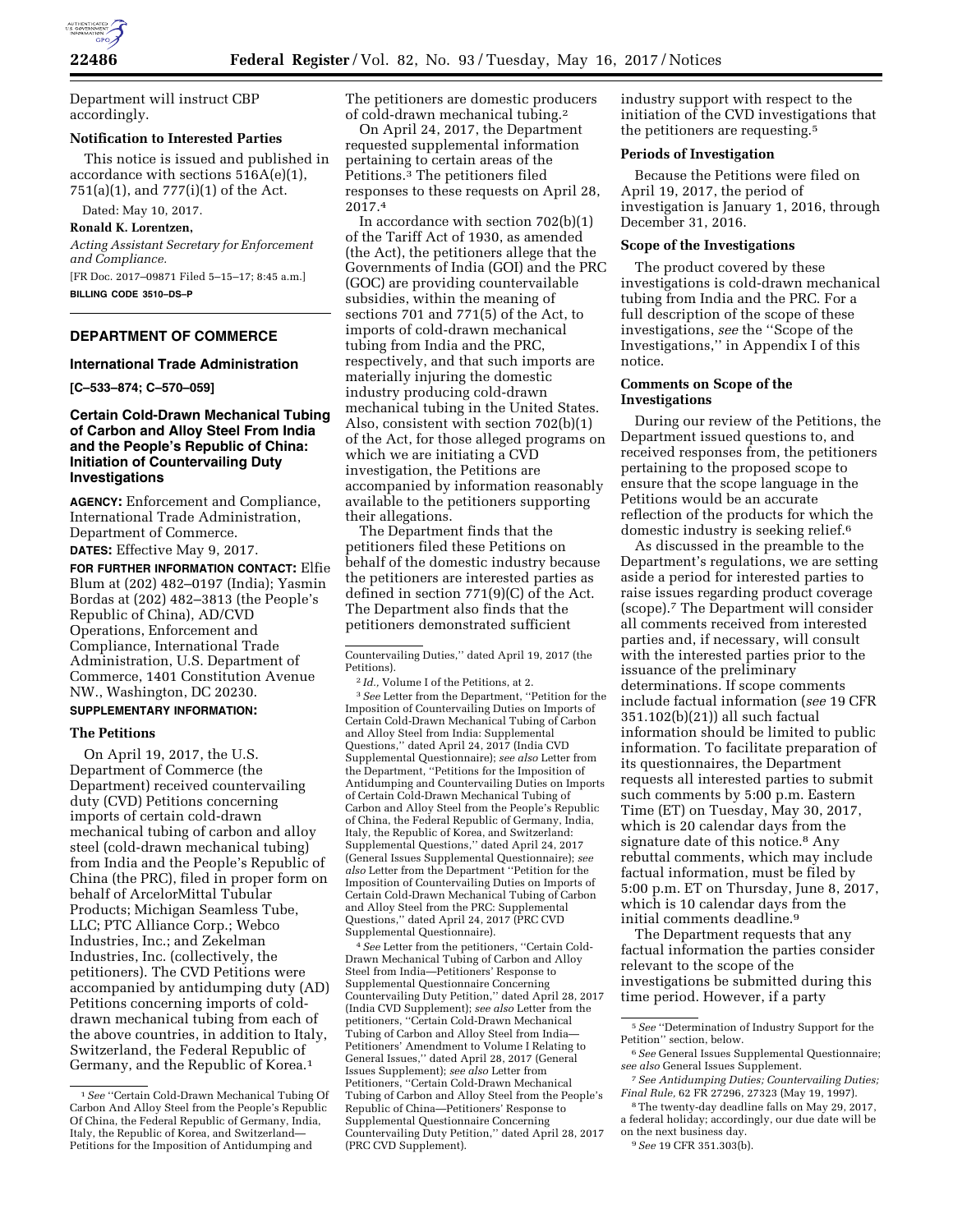subsequently finds that additional factual information pertaining to the scope of the investigations may be relevant, the party may contact the Department and request permission to submit the additional information. All such comments must be filed on the records of each of the concurrent AD and CVD investigations.

## **Filing Requirements**

All submissions to the Department must be filed electronically using Enforcement and Compliance's Antidumping Duty and Countervailing Duty Centralized Electronic Service System (ACCESS).10 An electronicallyfiled document must be received successfully in its entirety by the time and date it is due. Documents exempted from the electronic submission requirements must be filed manually (*i.e.,* in paper form) with Enforcement and Compliance's APO/Dockets Unit, Room 18022, U.S. Department of Commerce, 1401 Constitution Avenue NW., Washington, DC 20230, and stamped with the date and time of receipt by the applicable deadlines.

## **Consultations**

Pursuant to sections  $702(b)(4)(A)(i)$ and (ii) of the Act, the Department notified representatives of the GOI and the GOC of the receipt of the Petitions, and provided representatives of the GOI and the GOC the opportunity for consultations with respect to the CVD Petitions. Consultations with the GOC were held *via* conference call on May 5, 2017, and consultations with the GOI were held at the Department's main building on May 9, 2017.11

### **Determination of Industry Support for the Petitions**

Section 702(b)(1) of the Act requires that a petition be filed on behalf of the

11*See* Memorandum to the File regarding ''Ex-Parte Meeting with Officials from the Government of the People's Republic of China on the Countervailing Duty Petition on Certain Cold-Drawn Mechanical Tubing of Carbon and Alloy Steel from the People's Republic of China,'' dated May 5, 2017. *See also* Memorandum to the File regarding ''Ex-Parte Meeting with Officials from the Government of India on the Countervailing Duty Petition on Certain Cold-Drawn Mechanical Tubing of Carbon and Alloy Steel from India,'' dated May 9, 2017.

domestic industry. Section 702(c)(4)(A) of the Act provides that a petition meets this requirement if the domestic producers or workers who support the petition account for: (i) At least 25 percent of the total production of the domestic like product; and (ii) more than 50 percent of the production of the domestic like product produced by that portion of the industry expressing support for, or opposition to, the petition. Moreover, section 702(c)(4)(D) of the Act provides that, if the petition does not establish support of domestic producers or workers accounting for more than 50 percent of the total production of the domestic like product, the Department shall: (i) Poll the industry or rely on other information in order to determine if there is support for the petition, as required by subparagraph (A); or (ii) determine industry support using a statistically valid sampling method to poll the ''industry.''

Section 771(4)(A) of the Act defines the ''industry'' as the producers as a whole of a domestic like product. Thus, to determine whether a petition has the requisite industry support, the statute directs the Department to look to producers and workers who produce the domestic like product. The International Trade Commission (ITC), which is responsible for determining whether ''the domestic industry'' has been injured, must also determine what constitutes a domestic like product in order to define the industry. While both the Department and the ITC must apply the same statutory definition regarding the domestic like product,<sup>12</sup> they do so for different purposes and pursuant to a separate and distinct authority. In addition, the Department's determination is subject to limitations of time and information. Although this may result in different definitions of the like product, such differences do not render the decision of either agency contrary to law.13

Section 771(10) of the Act defines the domestic like product as ''a product which is like, or in the absence of like, most similar in characteristics and uses with, the article subject to an investigation under this title.'' Thus, the reference point from which the domestic like product analysis begins is ''the article subject to an investigation'' (*i.e.,* the class or kind of merchandise to be investigated, which normally will be the scope as defined in the Petitions).

With regard to the domestic like product, the petitioners do not offer a definition of the domestic like product distinct from the scope of the investigations. Based on our analysis of the information submitted on the record, we have determined that colddrawn mechanical tubing, as defined in the scope, constitutes a single domestic like product and we have analyzed industry support in terms of that domestic like product.14

In determining whether the petitioners have standing under section 702(c)(4)(A) of the Act, we considered the industry support data contained in the Petitions with reference to the domestic like product as defined in the ''Scope of the Investigations,'' in Appendix I of this notice. The petitioners provided 2016 production or U.S. shipments of the domestic like product for all supporters of the Petitions, and compared this to the estimated total production of the domestic like product for the entire domestic industry.15 We relied on data the petitioners provided for purposes of measuring industry support.16

Our review of the data provided in the Petitions, General Issues Supplement, and other information readily available to the Department indicates that the petitioners have established industry support for the Petitions.17 First, the Petitions established support from domestic producers (or workers) accounting for more than 50 percent of the total production of the domestic like product and, as such, the Department is not required to take further action in order to evaluate industry support (*e.g.,* 

15*See* Volume I of the Petitions, at 2–3 and Exhibits GEN–3—GEN–5; *see also* General Issues Supplement, at 6–8 and Exhibits GEN–SUPP–3 and GEN–SUPP–4.

16 *Id.* For further discussion, *see* PRC CVD Initiation Checklist and India CVD Initiation Checklist, at Attachment II.

17*See* PRC CVD Initiation Checklist and India CVD Initiation Checklist, at Attachment II.

<sup>10</sup>*See Antidumping and Countervailing Duty Proceedings: Electronic Filing Procedures; Administrative Protective Order Procedures,* 76 FR 39263 (July 6, 2011), *see also Enforcement and Compliance: Change of Electronic Filing System Name,* 79 FR 69046 (November 20, 2014) for details of the Department's electronic filing requirements, which went into effect on August 5, 2011. Information on help using ACCESS can be found at *[https://access.trade.gov/help.aspx,](https://access.trade.gov/help.aspx)* and a handbook can be found at *[https://access.trade.gov/help/](https://access.trade.gov/help/Handbook%20on%20Electronic%20Filling%20Procedures.pdf)  [Handbook%20on%20Electronic%20Filling%](https://access.trade.gov/help/Handbook%20on%20Electronic%20Filling%20Procedures.pdf) [20Procedures.pdf.](https://access.trade.gov/help/Handbook%20on%20Electronic%20Filling%20Procedures.pdf)* 

<sup>12</sup>*See* section 771(10) of the Act.

<sup>13</sup>*See USEC, Inc.* v. *United States,* 132 F. Supp. 2d 1, 8 (CIT 2001) (citing *Algoma Steel Corp., Ltd.*  v. *United States,* 688 F. Supp. 639, 644 (CIT 1988), *aff'd* 865 F.2d 240 (Fed. Cir. 1989)).

<sup>14</sup>For a discussion of the domestic like product analysis in these cases, *see* Countervailing Duty Investigation Initiation Checklist: Certain Cold-Drawn Mechanical Tubing of Carbon and Alloy Steel from the People's Republic of China (PRC CVD Initiation Checklist), at Attachment II, Analysis of Industry Support for the Antidumping and Countervailing Duty Petitions Covering Certain Cold-Drawn Mechanical Tubing of Carbon and Alloy Steel from the People's Republic of China, the Federal Republic of Germany, India, Italy, the Republic of Korea, and Switzerland (Attachment II); and Countervailing Duty Investigation Initiation Checklist: Certain Cold-Drawn Mechanical Tubing of Carbon and Alloy Steel from India (India CVD Initiation Checklist), at Attachment II. These checklists are dated concurrently with this notice and on file electronically *via* ACCESS. Access to documents filed *via* ACCESS is also available in the Central Records Unit, Room B8024 of the main Department of Commerce building.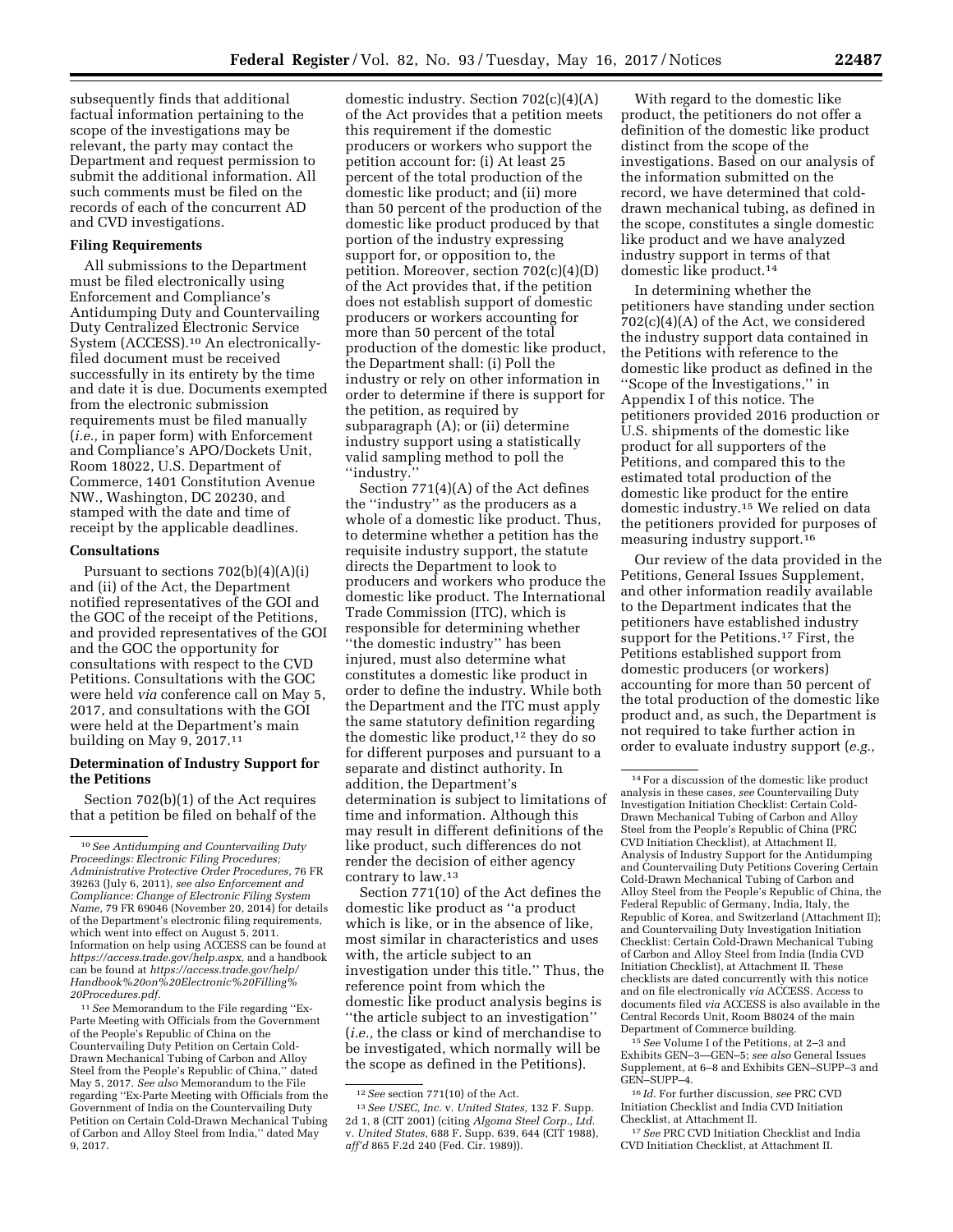polling).18 Second, the domestic producers (or workers) have met the statutory criteria for industry support under section 702(c)(4)(A)(i) of the Act because the domestic producers (or workers) who support the Petitions account for at least 25 percent of the total production of the domestic like product.19 Finally, the domestic producers (or workers) have met the statutory criteria for industry support under section 702(c)(4)(A)(ii) of the Act because the domestic producers (or workers) who support the Petitions account for more than 50 percent of the production of the domestic like product produced by that portion of the industry expressing support for, or opposition to, the Petitions.20 Accordingly, the Department determines that the Petitions were filed on behalf of the domestic industry within the meaning of section 702(b)(1) of the Act.

The Department finds that the petitioners filed the Petitions on behalf of the domestic industry because they are interested parties as defined in section 771(9)(C) of the Act and they have demonstrated sufficient industry support with respect to the CVD investigations that they are requesting that the Department initiate.<sup>21</sup>

### **Injury Test**

Because India and the PRC are ''Subsidies Agreement Countries'' within the meaning of section 701(b) of the Act, section 701(a)(2) of the Act applies to these investigations. Accordingly, the ITC must determine whether imports of the subject merchandise from India and the PRC materially injure, or threaten material injury to, a U.S. industry.

## **Allegations and Evidence of Material Injury and Causation**

The petitioners allege that imports of the subject merchandise are benefitting from countervailable subsidies and that such imports are causing, or threaten to cause, material injury to the U.S. industry producing the domestic like product. In addition, the petitioners allege that subject imports exceed the negligibility threshold provided for under section  $771(24)(A)$  of the Act.<sup>22</sup> In CVD petitions, section 771(24)(B) of the Act provides that imports of subject

merchandise from developing and least developed countries must exceed the negligibility threshold of four percent. The petitioners also demonstrate that subject imports from India, which has been designated as a least developed country under section 771(36)(B) of the Act, exceed the negligibility threshold of four percent.23

The petitioners contend that the industry's injured condition is illustrated by reduced market share; underselling and price suppression or depression; lost sales and revenues; decreased production, capacity utilization, and U.S. shipments; declines in employment of productionrelated workers, wages paid, and hours worked; and declines in financial performance.24 We have assessed the allegations and supporting evidence regarding material injury, threat of material injury, and causation, and we have determined that these allegations are properly supported by adequate evidence, and meet the statutory requirements for initiation.25

## **Initiation of CVD Investigations**

Based on the examination of the CVD Petitions, we find that the Petitions meet the requirements of section 702 of the Act. Therefore we are initiating CVD investigations to determine whether imports of cold-drawn mechanical tubing from the PRC and India benefit from countervailable subsidies conferred by the governments of these countries. In accordance with section 703(b)(1) of the Act and 19 CFR 351.205(b)(1), unless postponed, we will make our preliminary determination no later than 65 days after the date of this initiation.

Under the Trade Preferences Extension Act of 2015, numerous amendments to the AD and CVD laws were made.26 The 2015 law does not specify dates of application for those amendments. On August 6, 2015, the Department published an interpretative rule, in which it announced the applicability dates for each amendment to the Act, except for amendments contained in section 771(7) of the Act,

26*See* Trade Preferences Extension Act of 2015, Public Law 114–27, 129 Stat. 362 (2015).

which relate to determinations of material injury by the ITC.27 The amendments to sections 776 and 782 of the Act are applicable to all determinations made on or after August 6, 2015, and, therefore, apply to these CVD investigations.28

## **India**

Based on our review of the Petition, we find that there is sufficient information to initiate a CVD investigation on all of the 32 alleged programs. For a full discussion of the basis for our decision to initiate on each program, *see* the India CVD Initiation Checklist.

## **The PRC**

Based on our review of the Petition, we find that there is sufficient information to initiate a CVD investigation on all of the 34 alleged programs. For a full discussion of the basis for our decision to initiate on each program, *see* the PRC CVD Initiation Checklist.

A public version of the initiation checklist for each investigation is available on ACCESS.

In accordance with section 703(b)(1) of the Act and 19 CFR 351.205(b)(1), unless postponed, we will make our preliminary determination no later than 65 days after the date of this initiation.

### **Respondent Selection**

The petitioners named 39 companies as producers/exporters of cold-drawn mechanical tubing in India and 91 in the PRC.29 Following standard practice in CVD investigations, the Department will, where appropriate, select respondents based on U.S. Customs and Border Protection (CBP) data for U.S. imports of cold-drawn mechanical tubing during the POI under the appropriate Harmonized Tariff Schedule of the United States subheadings. We intend to release CBP data under Administrative Protective Order (APO) to all parties with access to information protected by APO within five business days of the announcement of the initiation of this investigation. Interested parties must submit applications for disclosure under APO in accordance with 19 CFR 351.305(b). Instructions for filing such applications

<sup>18</sup>*See* section 702(c)(4)(D) of the Act; *see also*  PRC CVD Initiation Checklist and India CVD Initiation Checklist, at Attachment II.

<sup>19</sup>*See* PRC CVD Initiation Checklist and India CVD Initiation Checklist, at Attachment II. 20 *Id.* 

<sup>21</sup> *Id.* 

<sup>22</sup>*See* Volume I of the Petitions, at 15–16; *see also*  General Issues Supplement, at 9 and Exhibit GEN– SUPP–5.

<sup>23</sup> *Id.* 

<sup>24</sup> *Id.,* at 12–30 and Exhibits GEN–3, GEN–12 and GEN–14—GEN–17.

<sup>25</sup>*See* PRC CVD Initiation Checklist, at Attachment III, Analysis of Allegations and Evidence of Material Injury and Causation for the Antidumping and Countervailing Duty Petitions Covering Certain Cold-Drawn Mechanical Tubing of Carbon and Alloy Steel from the People's Republic of China, the Federal Republic of Germany, India, Italy, the Republic of Korea, and Switzerland (Attachment III); and India CVD Initiation Checklist, at Attachment III.

<sup>27</sup>*See Dates of Application of Amendments to the Antidumping and Countervailing Duty Laws Made by the Trade Preferences Extension Act of 2015,* 80 FR 46793 (August 6, 2015) (*Applicability Notice*). The 2015 amendments may be found at *[https://](https://www.congress.gov/bill/114th-congress/house-bill/1295/text/pl) [www.congress.gov/bill/114th-congress/house-bill/](https://www.congress.gov/bill/114th-congress/house-bill/1295/text/pl)  [1295/text/pl.](https://www.congress.gov/bill/114th-congress/house-bill/1295/text/pl)* 

<sup>28</sup>*See Applicability Notice,* 80 FR at 46794–95. 29*See* Petition, Volume I at Exhibit I–7.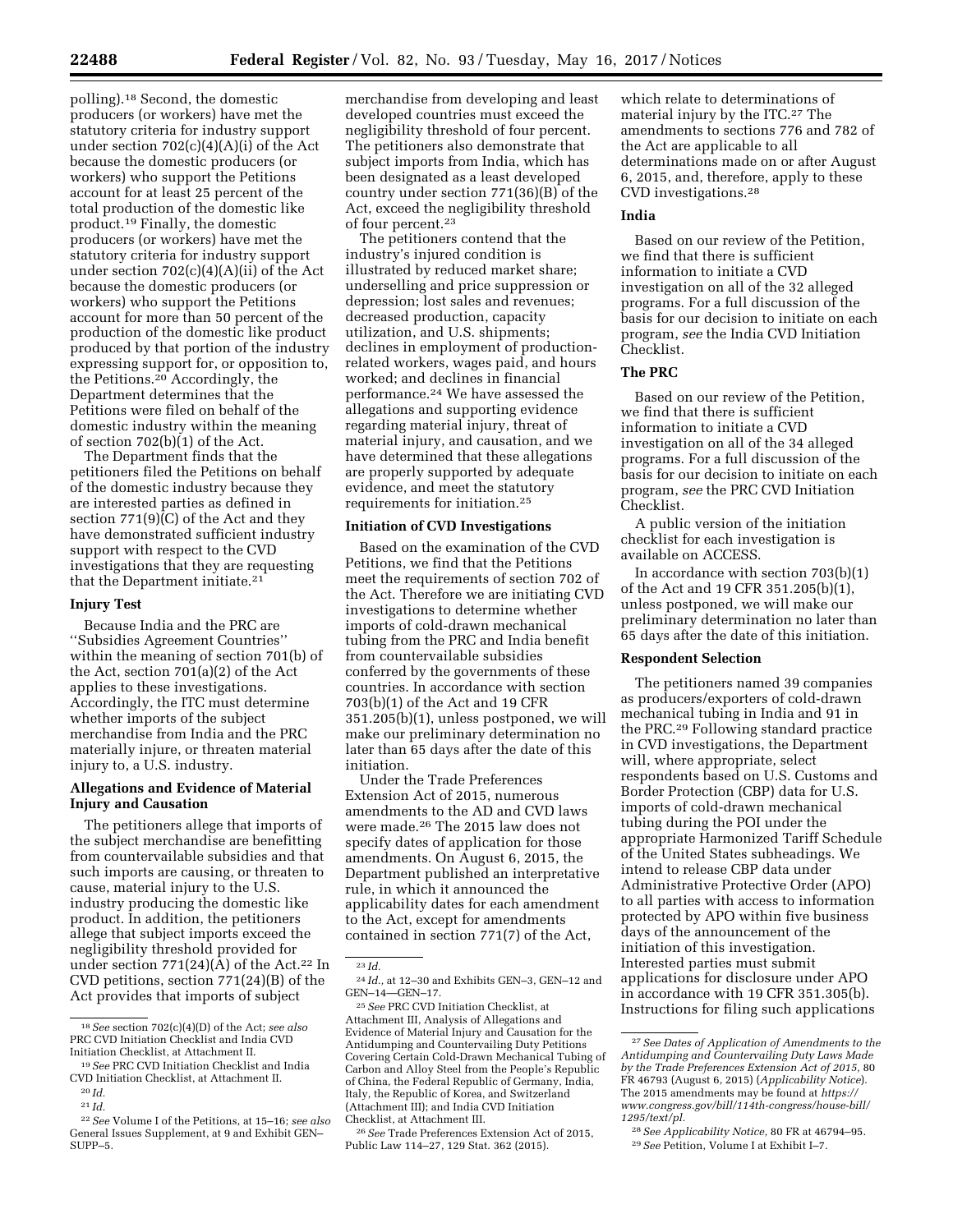may be found on the Department's Web site at *[http://enforcement.trade.gov/apo.](http://enforcement.trade.gov/apo)* 

Interested parties may submit comments regarding the CBP data and respondent selection by 5:00 p.m. ET on the seventh calendar day after publication of this notice. Interested pParties wishing to submit rebuttal comments should submit those comments five calendar days after the deadline for initial comments.

Comments must be filed electronically using ACCESS. An electronically-filed document must be received successfully, in its entirety, by ACCESS no later than 5:00 p.m. ET on the date noted above. If respondent selection is necessary, within 20 days of publication of this notice, we intend to make our decisions regarding respondent selection based upon comments received from interested parties and our analysis of the record information.

### **Distribution of Copies of the Petitions**

In accordance with section 702(b)(4)(A)(i) of the Act and 19 CFR 351.202(f), copies of the public version of the Petitions have been provided to the GOI and GOC *via* ACCESS. To the extent practicable, we will attempt to provide a copy of the public version of the Petitions to each exporter named in the Petitions, as provided under 19 CFR 351.203(c)(2).

## **ITC Notification**

We will notify the ITC of our initiation, as required by section 702(d) of the Act.

### **Preliminary Determinations by the ITC**

The ITC will preliminarily determine, within 45 days after the date on which the Petitions were filed, whether there is a reasonable indication that imports of cold-drawn mechanical tubing from India and the PRC are materially injuring, or threatening material injury to, a U.S. industry.30 A negative ITC determination will result in the investigations being terminated.31 Otherwise, these investigations will proceed according to statutory and regulatory time limits.

#### **Submission of Factual Information**

Factual information is defined in 19 CFR 351.102(b)(21) as: (i) Evidence submitted in response to questionnaires; (ii) evidence submitted in support of allegations; (iii) publicly available information to value factors under 19 CFR 351.408(c) or to measure the adequacy of remuneration under 19 CFR

 $351.511(a)(2)$ ; (iv) evidence placed on the record by the Department; and (v) evidence other than factual information described in (i)–(iv). 19 CFR 351.301(b) requires any party, when submitting factual information, to specify under which subsection of 19 CFR 351.102(b)(21) the information is being submitted 32 and, if the information is submitted to rebut, clarify, or correct factual information already on the record, to provide an explanation identifying the information already on the record that the factual information seeks to rebut, clarify, or correct.<sup>33</sup> Time limits for the submission of factual information are addressed in 19 CFR 351.301, which provides specific time limits based on the type of factual information being submitted. Interested parties should review the regulations prior to submitting factual information in these investigations.

#### **Extensions of Time Limits**

Parties may request an extension of time limits before the expiration of a time limit established under 19 CFR 351.301, or as otherwise specified by the Secretary. In general, an extension request will be considered untimely if it is filed after the expiration of the time limit established under 19 CFR 351.301 expires. For submissions that are due from multiple parties simultaneously, an extension request will be considered untimely if it is filed after 10:00 a.m. ET on the due date. Under certain circumstances, we may elect to specify a different time limit by which extension requests will be considered untimely for submissions which are due from multiple parties simultaneously. In such a case, we will inform parties in the letter or memorandum setting forth the deadline (including a specified time) by which extension requests must be filed to be considered timely. An extension request must be made in a separate, stand-alone submission; under limited circumstances we will grant untimely-filed requests for the extension of time limits. Parties should review *Extension of Time Limits; Final Rule,* 78 FR 57790 (September 20, 2013), available at *[http://www.gpo.gov/fdsys/](http://www.gpo.gov/fdsys/pkg/FR-2013-09-20/html/2013-22853.htm)  [pkg/FR-2013-09-20/html/2013-](http://www.gpo.gov/fdsys/pkg/FR-2013-09-20/html/2013-22853.htm) [22853.htm,](http://www.gpo.gov/fdsys/pkg/FR-2013-09-20/html/2013-22853.htm)* prior to submitting factual information in these investigations.

## **Certification Requirements**

Any party submitting factual information in an AD or CVD proceeding must certify to the accuracy and completeness of that information.34

Parties are hereby reminded that revised certification requirements are in effect for company/government officials, as well as their representatives. Investigations initiated on the basis of petitions filed on or after August 16, 2013, and other segments of any AD or CVD proceedings initiated on or after August 16, 2013, should use the formats for the revised certifications provided at the end of the *Final Rule*.35 The Department intends to reject factual submissions if the submitting party does not comply with the applicable revised certification requirements.

### **Notification to Interested Parties**

Interested parties must submit applications for disclosure under APO in accordance with 19 CFR 351.305. On January 22, 2008, the Department published *Antidumping and Countervailing Duty Proceedings: Documents Submission Procedures; APO Procedures,* 73 FR 3634 (January 22, 2008). Parties wishing to participate in this investigation should ensure that they meet the requirements of these procedures (*e.g.,* the filing of letters of appearance as discussed at 19 CFR 351.103(d)).

This notice is issued and published pursuant to sections 702 and 777(i) of the Act.

Dated: May 9, 2017.

## **Gary Taverman,**

*Associate Deputy Assistant Secretary for Antidumping and Countervailing Duty Operations.* 

#### **Appendix I**

## **Scope of the Investigations**

The scope of these investigations covers cold-drawn mechanical tubing of carbon and alloy steel (cold-drawn mechanical tubing) of circular cross-section, in actual outside diameters less than 331 mm, and regardless of wall thickness, surface finish, end finish or industry specification. The subject colddrawn mechanical tubing is a tubular product with a circular cross-sectional shape that has been cold-drawn or otherwise coldfinished after the initial tube formation in a manner that involves a change in the diameter or wall thickness of the tubing, or both. The subject cold-drawn mechanical tubing may be produced from either welded (*e.g.,* electric resistance welded, continuous welded, etc.) or seamless (*e.g.,* pierced, pilgered or extruded, etc.) carbon or alloy steel tubular products. It may also be heat treated after cold working. Such heat treatments may include, but are not limited to, annealing, normalizing, quenching and

<sup>30</sup>*See* section 703(a)(2) of the Act.

<sup>31</sup>*See* section 703(a)(1) of the Act.

<sup>32</sup>*See* 19 CFR 351.301(b).

<sup>33</sup>*See* 19 CFR 351.301(b)(2).

<sup>34</sup>*See* section 782(b) of the Act.

<sup>35</sup>*See Certification of Factual Information to Import Administration During Antidumping and Countervailing Duty Proceedings,* 78 FR 42678 (July 17, 2013) (''*Final Rule*''); *see also* frequently asked questions regarding the *Final Rule,* available at *[http://enforcement.trade.gov/tlei/notices/factual](http://enforcement.trade.gov/tlei/notices/factual_info_final_rule_FAQ_07172013.pdf)*\_ *info*\_*final*\_*rule*\_*FAQ*\_*[07172013.pdf](http://enforcement.trade.gov/tlei/notices/factual_info_final_rule_FAQ_07172013.pdf)*.